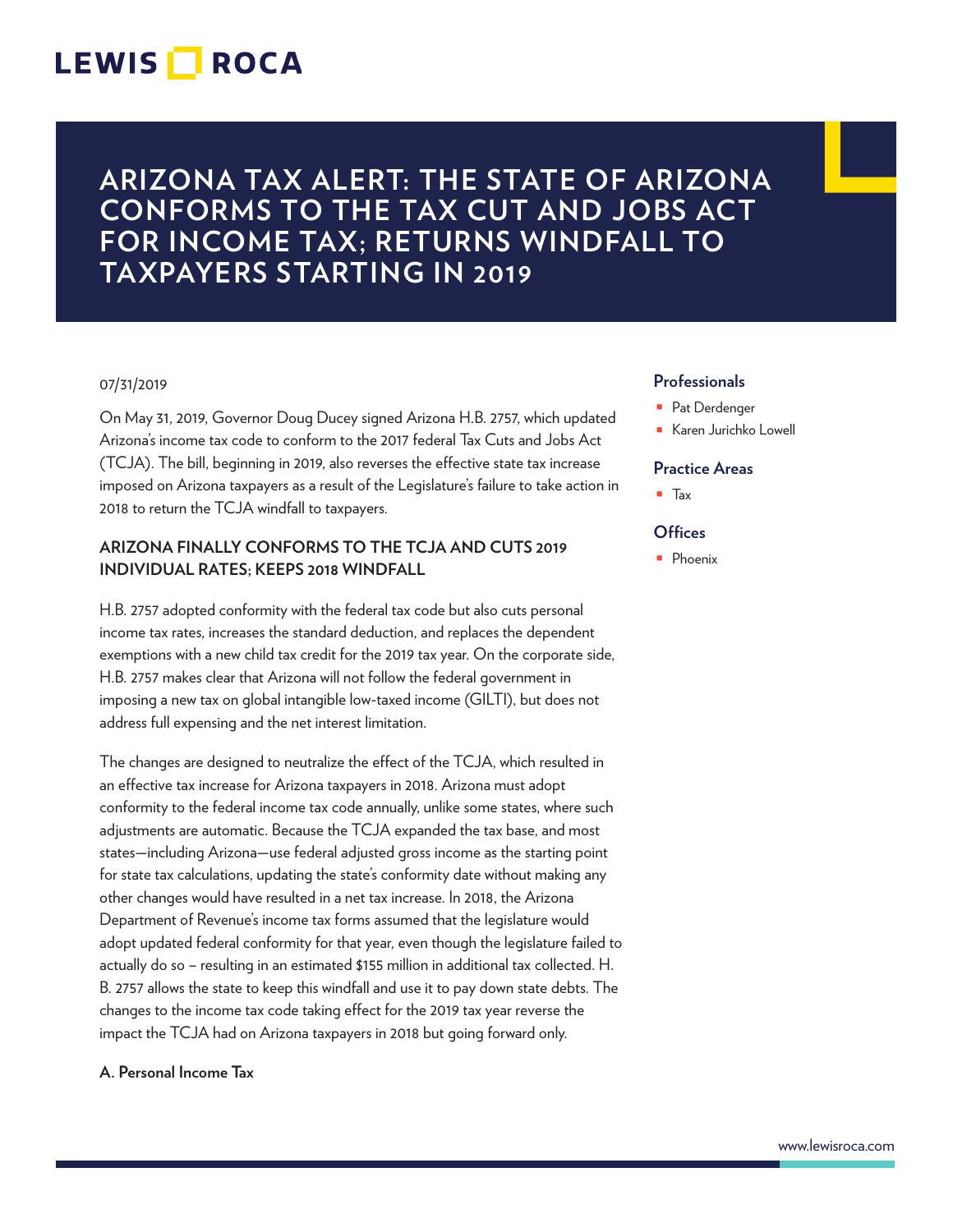## **ARIZONA TAX ALERT: THE STATE OF ARIZONA CONFORMS TO THE TAX CUT AND JOBS ACT FOR INCOME TAX; RETURNS WINDFALL TO TAXPAYERS STARTING IN 2019**

The bill reduces Arizona's income tax brackets from five to four by eliminating the second-lowest bracket, instead taxing individuals who were in this bracket at the lowest rate. The remaining three brackets also see modest rate reductions.

### **Individual and Married Filing Separate**

*Income Bracket 2018 Marginal Tax Rates Income Bracket 2019 Marginal Tax Rates* \$0 – \$10,000 2.59%  $$0 - $26,500$ 2.59% \$10,001 – \$25,000 2.88% \$25,001 – \$50,000 3.36% \$26,501 – \$53,000 3.34% \$50,001 – \$150,000 4.24% \$53,001 – \$159,000 4.17% \$150,001 +

4.54%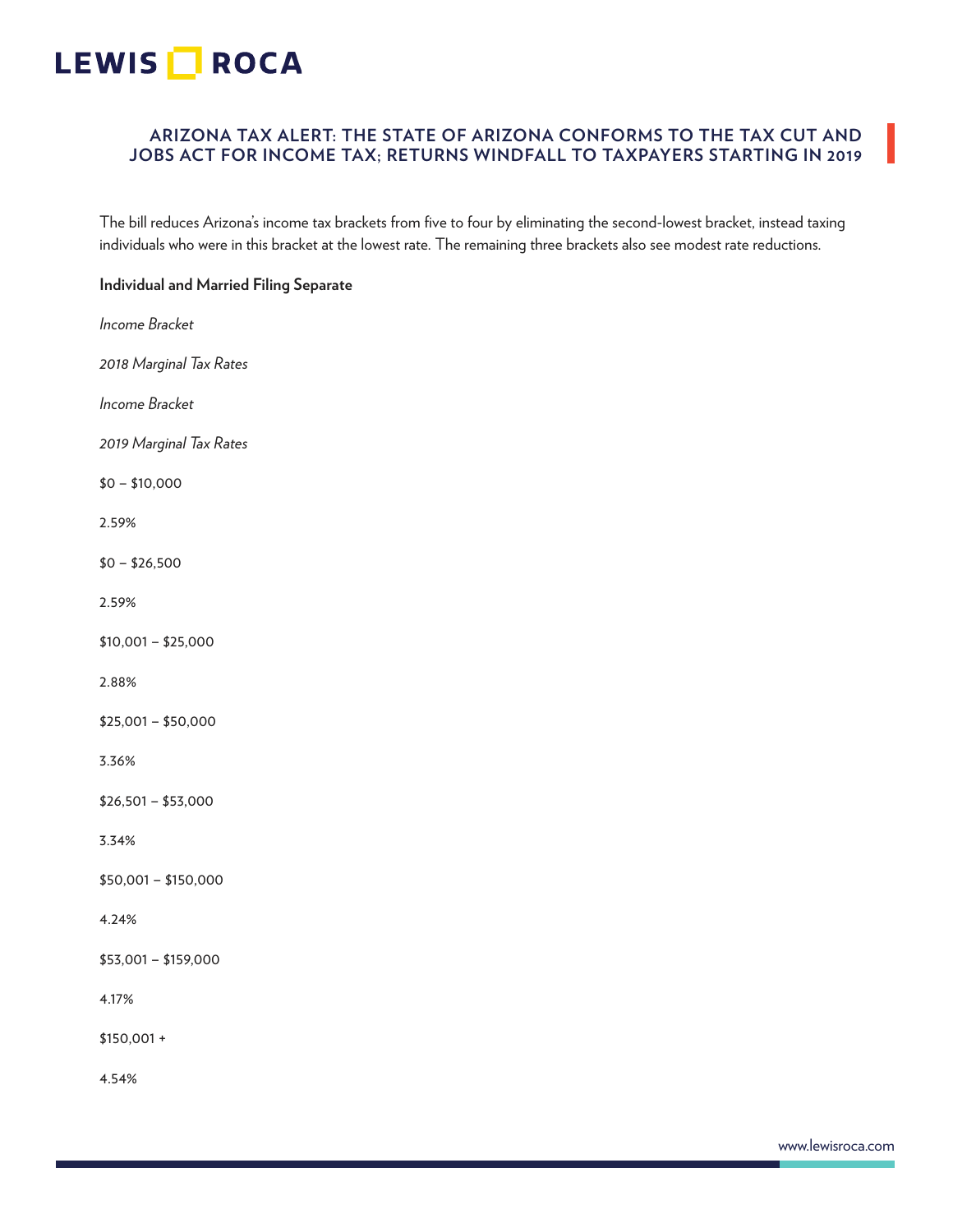### **ARIZONA TAX ALERT: THE STATE OF ARIZONA CONFORMS TO THE TAX CUT AND JOBS ACT FOR INCOME TAX; RETURNS WINDFALL TO TAXPAYERS STARTING IN 2019**

\$159,001+

4.50%

## **Married Filing Joint and Head of Household** *Income Bracket 2018 Marginal Tax Rates Income Bracket 2019 Marginal Tax Rates*  $$0 - $20,000$ 2.59% \$0 – \$53,000

2.59%

\$20,001 – \$50,000

2.88%

\$50,001 – \$100,000

3.36%

\$53,001 – \$106,000

3.34%

\$100,001 – \$300,000

#### 4.24%

\$106,001 – \$318,000

4.17%

\$300,000+

4.54%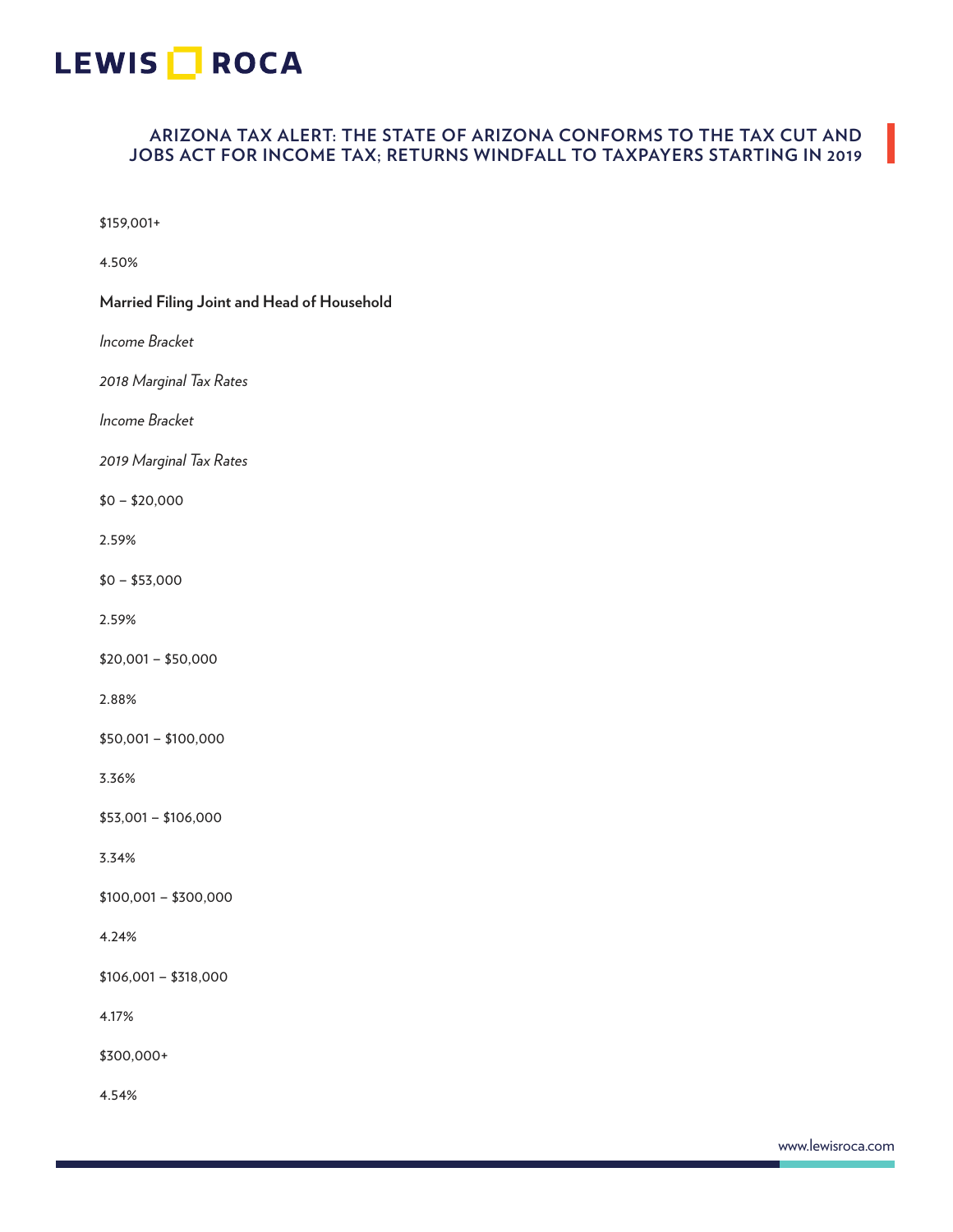### **ARIZONA TAX ALERT: THE STATE OF ARIZONA CONFORMS TO THE TAX CUT AND JOBS ACT FOR INCOME TAX; RETURNS WINDFALL TO TAXPAYERS STARTING IN 2019**

\$318,000+

4.50%

H.B. 2757 increases the standard deductions available to taxpayers to mirror the federal standard deductions adopted in the TCJA, and repeals the personal exemptions found in A.R.S. § 43-1043.

**Filing Status**

**2018 Standard Deduction 2019 Standard Deduction 2018 Personal Exemption 2019 Personal Exemption** Single \$5,312 \$12,200 \$2,200 N/A Married Filing Separate \$5,312 \$12,200 \$2,200 – \$3,300 N/A Head of Household \$10,613

\$18,350

\$3,300 – \$4,400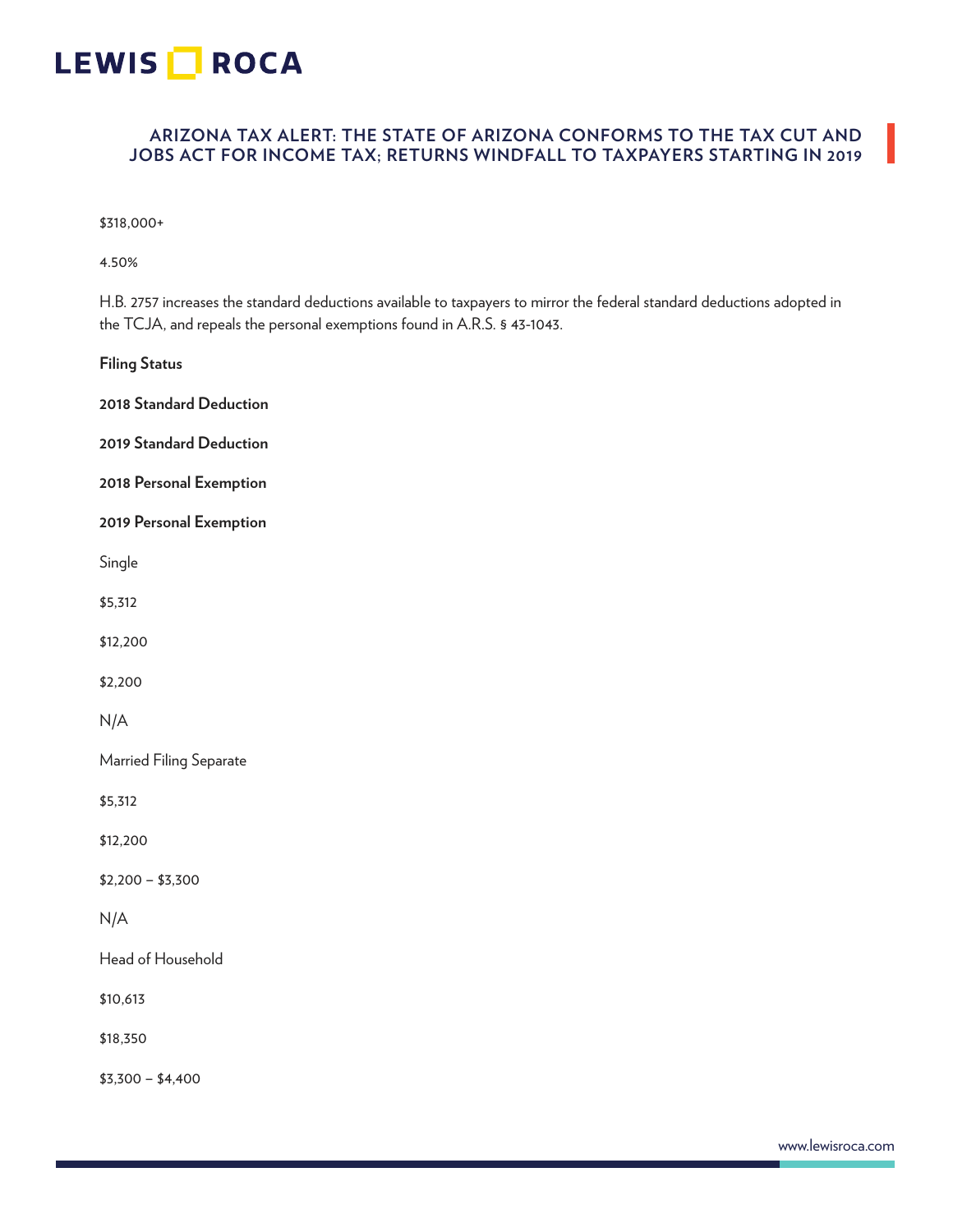# LEWIS **ROCA**

### **ARIZONA TAX ALERT: THE STATE OF ARIZONA CONFORMS TO THE TAX CUT AND JOBS ACT FOR INCOME TAX; RETURNS WINDFALL TO TAXPAYERS STARTING IN 2019**

N/A

Married Filing Joint

\$10,613

\$24,400

 $$4,400 - $6,600$ 

N/A

Finally, H.B. 2757 adopts a new dependents tax credit in A.R.S. § 43-1073.01. Unlike a deduction, the credit reduces the tax owed by an Arizona taxpayer dollar-for-dollar in the following amounts:

**Filing Status**

**Federal Adjusted Gross Income**

**Dependent Under 17 (Each)**

**Dependent Over 17 (Each)**

Single, head of household, and married filing separate

\$0 – \$200,000

\$100

\$25

Married filing joint

\$0 – 400,000

\$100

\$25

Single, head of household, and married filing separate

\$200,000+

\$100 minus \$5 for each \$1,000 of income over \$200,000